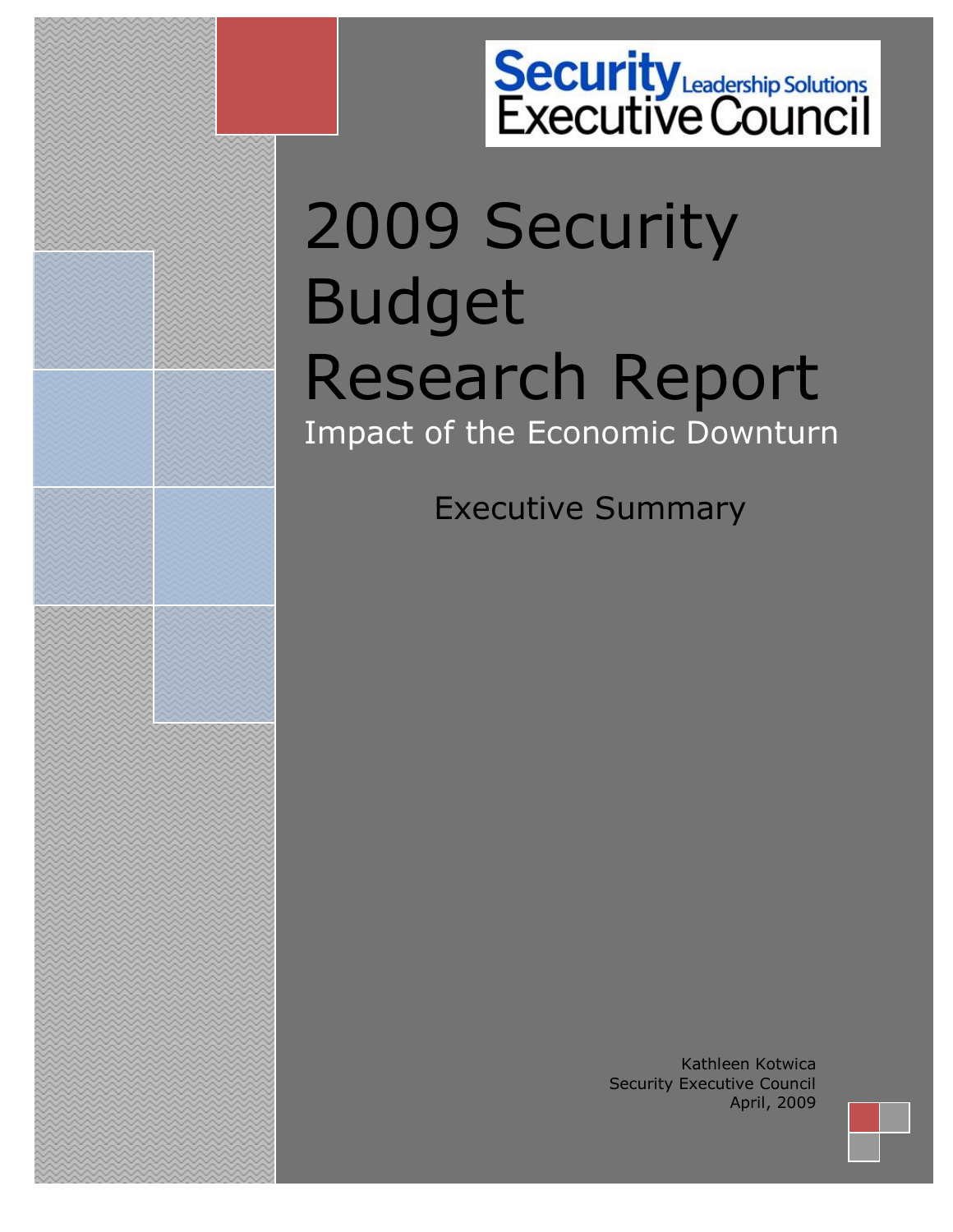## **Overview**

Between January 5 and February 5, 2009, a survey was sent to qualified security practitioners (over 85% at the director level or above) to gather information on the state of their security budgets and to assess any impact the economic downturn has had on their programs. A total of 259 participants submitted completed surveys. Questions centered on whether budgets increased or decreased from fiscal year 2007 to 2008 and then again from 2008 to 2009. Participants were also asked to what degree (percentage of change) their budgets were impacted. The average percentages of decrease for fiscal year 2008 to 2009 broken down by major industry categories were also calculated. A qualitative analysis was done regarding verbatim comments participants gave to their creative ideas deployed to maintain or enhance security programs in an environment of increased risk and decreasing funding.

### **Results Summary**

More than 50% of respondent's budgets have been negatively impacted by the economic downturn (comparing from 2008 to 2009). But it's not all bad news; 25% of respondents reported no change and 23% of respondents reported an increase to their budget for the same time span. While more reported a decrease from 2008 to 2009, the average percent or decrease or increase amounts were similar for 2008 and 2009; 17% for those that experienced a decrease and 18% experienced an increase (see Tables 1 and 2).

In fiscal year 2008-2009 respondents reported over 40% increases in theft, fraud and requests for support to HR relative to layoffs (see Figure 1). A comparison between major industry categories was conducted to look at both percentages reporting change and average change (not included in this summary).

When asked how they enhanced their programs during the economic downturn, the three dominant themes were awareness and training, technology solutions and giving priority to the greatest risks to the organization. The results of this research leads to the need for a better understanding the cost of security and creating a baseline metric and indicator that can be used across all industries. To participate in this research please see the end of this report.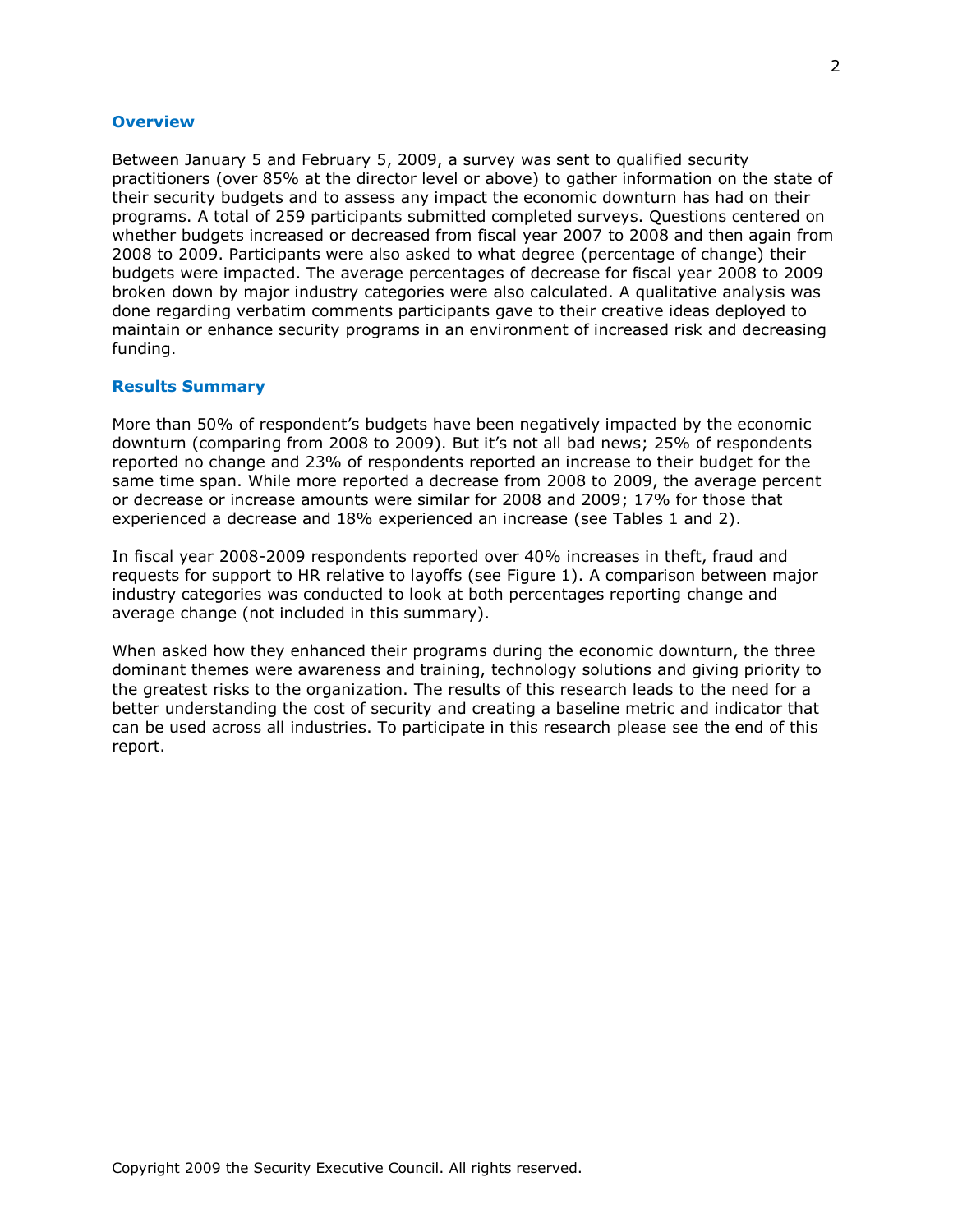# **Reported Budget Decrease (Across all Industries):** Percentages of respondents who reported a decrease in their budget

|                                                  | <b>Budget Change from Fiscal</b><br>2007 to 2008         |                                           | <b>Budget Change from Fiscal</b><br>2008 to 2009         |                                           |
|--------------------------------------------------|----------------------------------------------------------|-------------------------------------------|----------------------------------------------------------|-------------------------------------------|
|                                                  | <b>Budgets</b><br><b>Reported as</b><br><b>Decreased</b> | Average %<br>Decrease in<br><b>Budget</b> | <b>Budgets</b><br><b>Reported as</b><br><b>Decreased</b> | Average %<br>Decrease in<br><b>Budget</b> |
| <b>Business Travel</b>                           | 15.44%                                                   | 23.42%                                    | 50.97%                                                   | 25.44%                                    |
| <b>Training / Conferences</b>                    | 13.51%                                                   | 30.16%                                    | 52.12%                                                   | 33.44%                                    |
| <b>Staff</b>                                     | 17.76%                                                   | 14.76%                                    | 34.36%                                                   | 16.60%                                    |
| <b>Capital Projects / Equipment</b>              | 13.51%                                                   | 31.90%                                    | 47.88%                                                   | 36.89%                                    |
| <b>Contract Services /</b><br><b>Consultants</b> | 12.74%                                                   | 21.67%                                    | 46.33%                                                   | 27.08%                                    |
| <b>Overall</b>                                   | 19.31%                                                   | 15.36%                                    | 52.51%                                                   | 16.84%                                    |

**Reported Budget Increase (Across all Industries):** Percentages of respondents who reported an increase in their budget

|                                        | <b>Budget Change from Fiscal</b><br>2007 to 2008         |                                           | <b>Budget Change from Fiscal</b><br>2008 to 2009         |                                           |
|----------------------------------------|----------------------------------------------------------|-------------------------------------------|----------------------------------------------------------|-------------------------------------------|
|                                        | <b>Budgets</b><br><b>Reported as</b><br><b>Increased</b> | Average %<br>Increase in<br><b>Budget</b> | <b>Budgets</b><br><b>Reported as</b><br><b>Increased</b> | Average %<br>Increase in<br><b>Budget</b> |
| <b>Business Travel</b>                 | 41.70%                                                   | 19.19%                                    | 14.67%                                                   | 24.26%                                    |
| <b>Training / Conferences</b>          | 23.55%                                                   | 24.68%                                    | 11.20%                                                   | 21.88%                                    |
| <b>Staff</b>                           | 34.75%                                                   | 15.41%                                    | 17.76%                                                   | 15.71%                                    |
| <b>Capital Projects / Equipment</b>    | 36.29%                                                   | 23.92%                                    | 19.31%                                                   | 32.60%                                    |
| <b>Contract Services / Consultants</b> | 28.57%                                                   | 19.38%                                    | 13.51%                                                   | 17.61%                                    |
| <b>Overall</b>                         | 47.88%                                                   | 15.62%                                    | 22.78%                                                   | 18.26%                                    |

**Tables 1 and 2**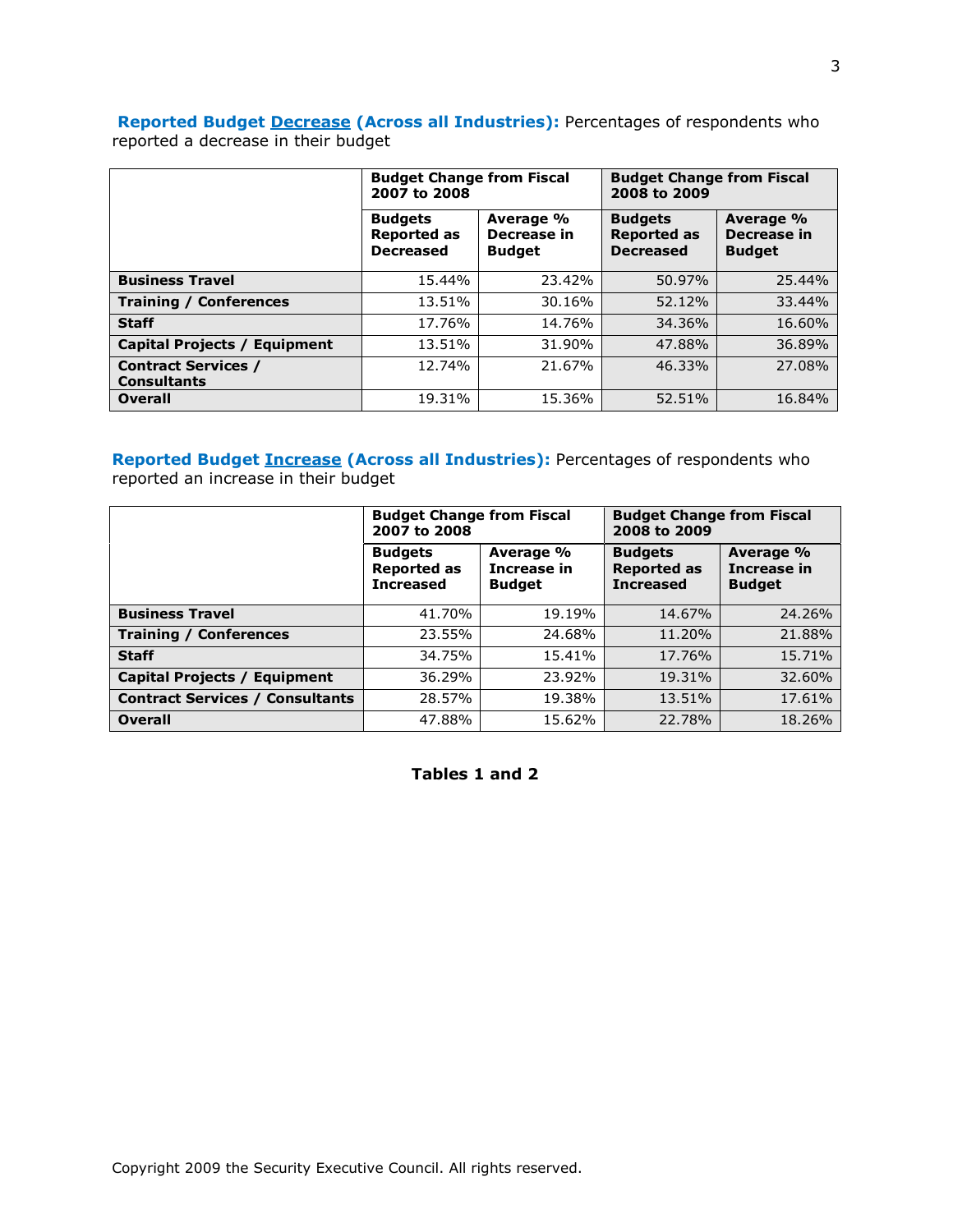

# **Reported Increased Incidents (Across all Industries):**

**Figure 1**

# **Creative Programs or Efforts Participants Deployed to Maintain or Enhance Security Programs in an Environment of Increased Risk and Decreasing Funding:**

The two most often stated tactics reported were:

- Enhancing awareness programs/communication/training
- Moving toward technology solutions (e.g., CCTV or IP monitoring, web-based programs, automated monitoring and centralization of technologies)

Giving priority to the greatest risks was also cited fairly often.